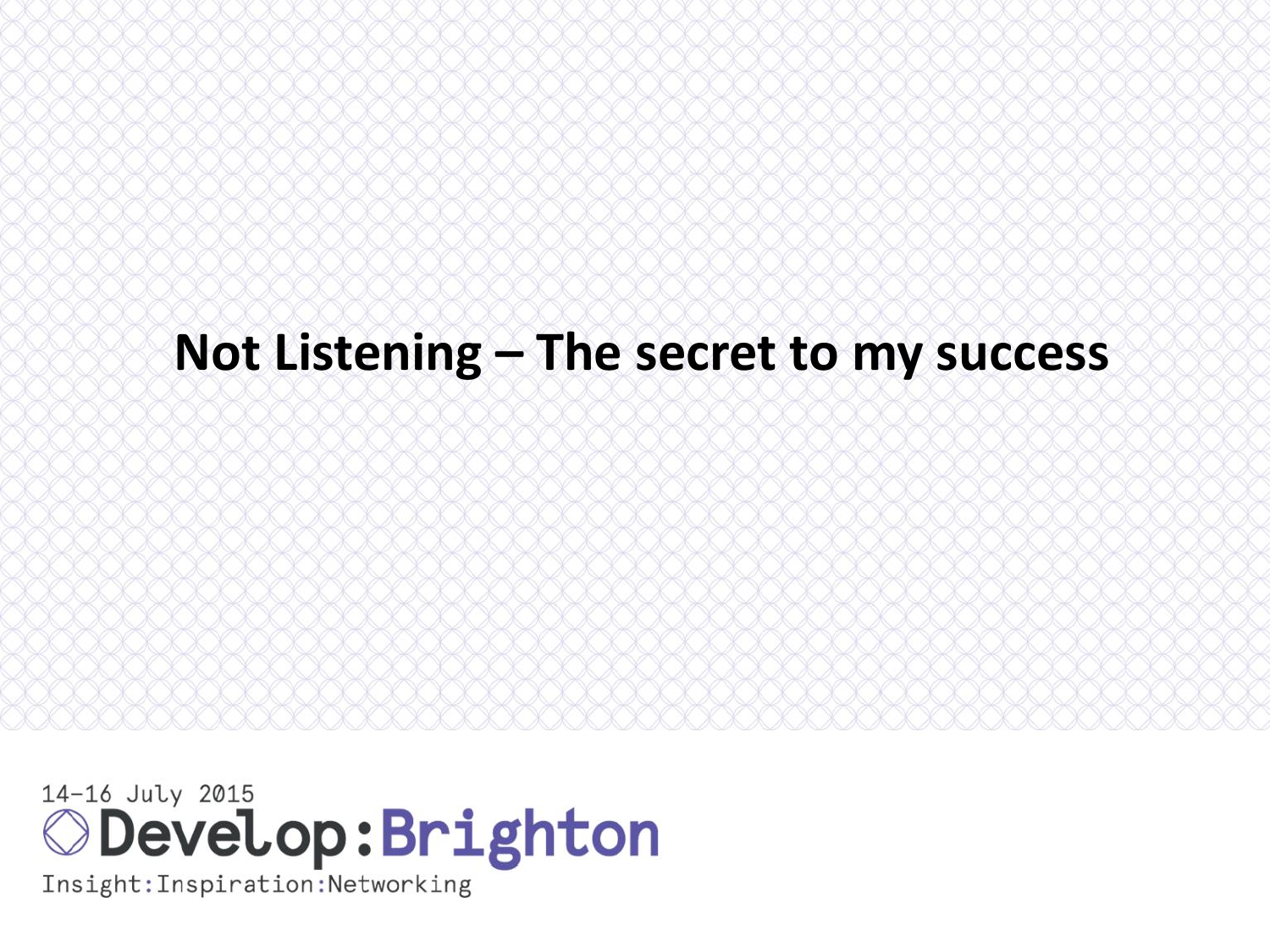

**Imagine for a moment you are building a house and you demand the builders of the house live in it whilst they build it..**

# **Develop:Brighton**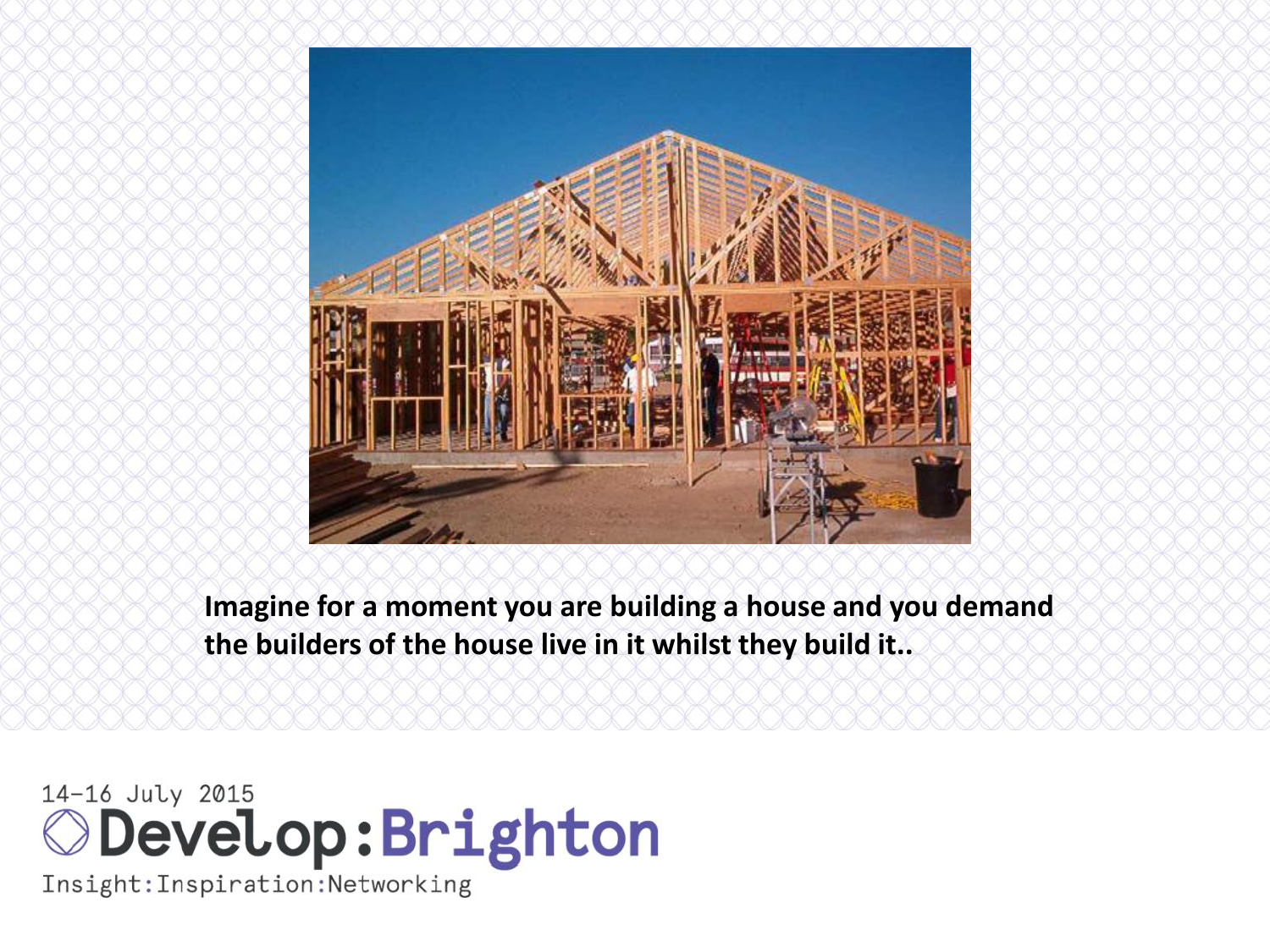

I get wet! This house sucks!

Where are the walls! This house sucks!

This is never going to be a house! Lets quit!

I always imagined my house would have paint, this one doesn't! What are The architects even doing!

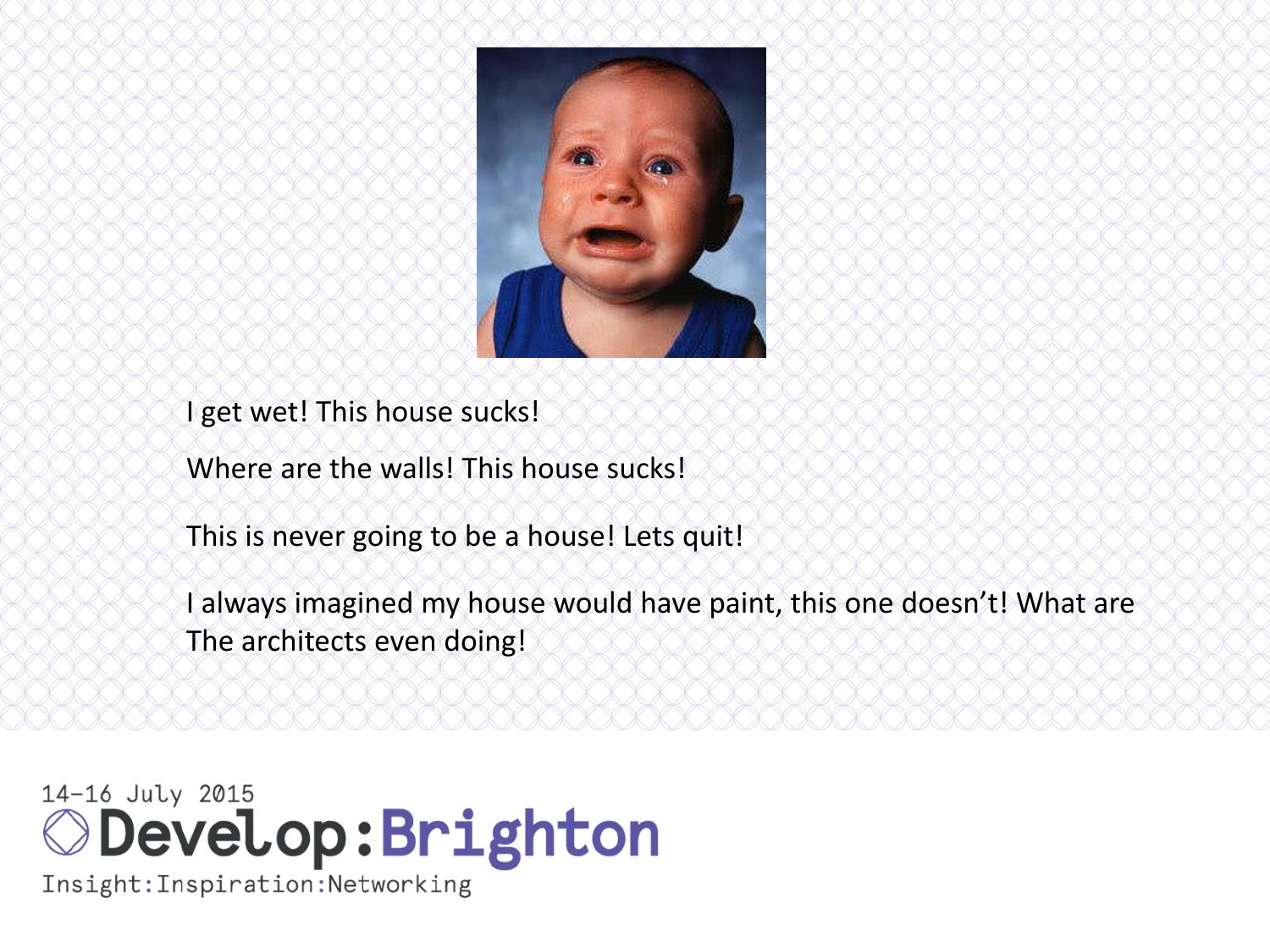#### **Now Replace the Builders with Developers and the house with a game in production..**

As developers, we **live** in the games we develop and there are those who can see the vison of what the game will become and those who will not be able to grasp that vision. If you listen to every negative and rather obvious thing that gets said about your game you can become negative too.

You need to reassure everyone the walls are coming, the roof is coming, everything Is in schedule to be built! Calm down! You wont be wet forever!

Except the pool..we can no longer afford the pool and replaced it with a bath tub

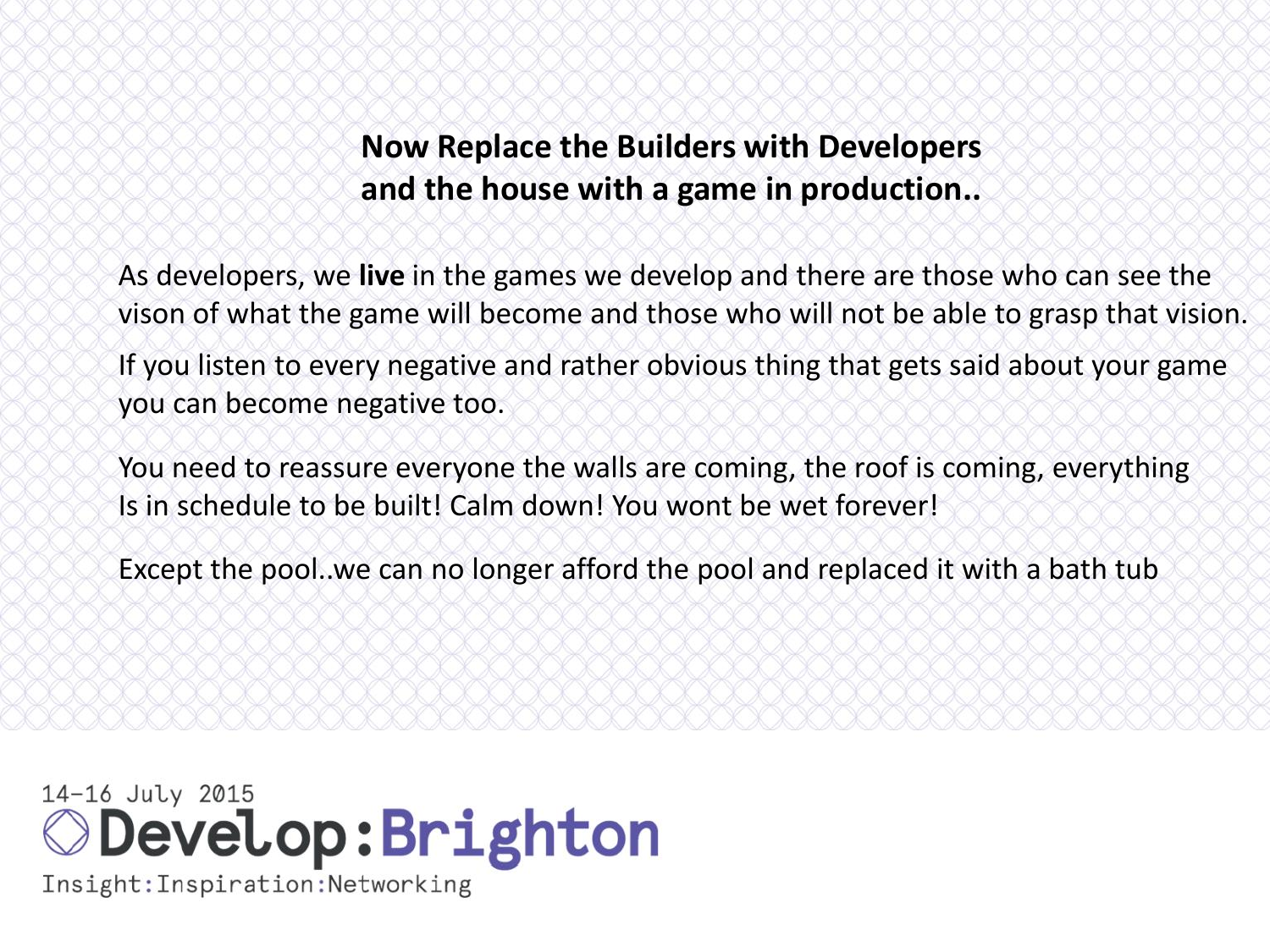#### **Negativity Is a Virus That Spreads vision holders are a Vaccine**

Weed out negativity and remove it from your team. Don't let people spread the virus

Don't let people present **problems** without a **solution!**

Don't let people state glaringly obvious negative facts about the game and use it to push a negative agenda!

Do not let people bash other people or the game you are making!

Don't listen to those people who just **don't** seem to change and **never** have constructive feedback..

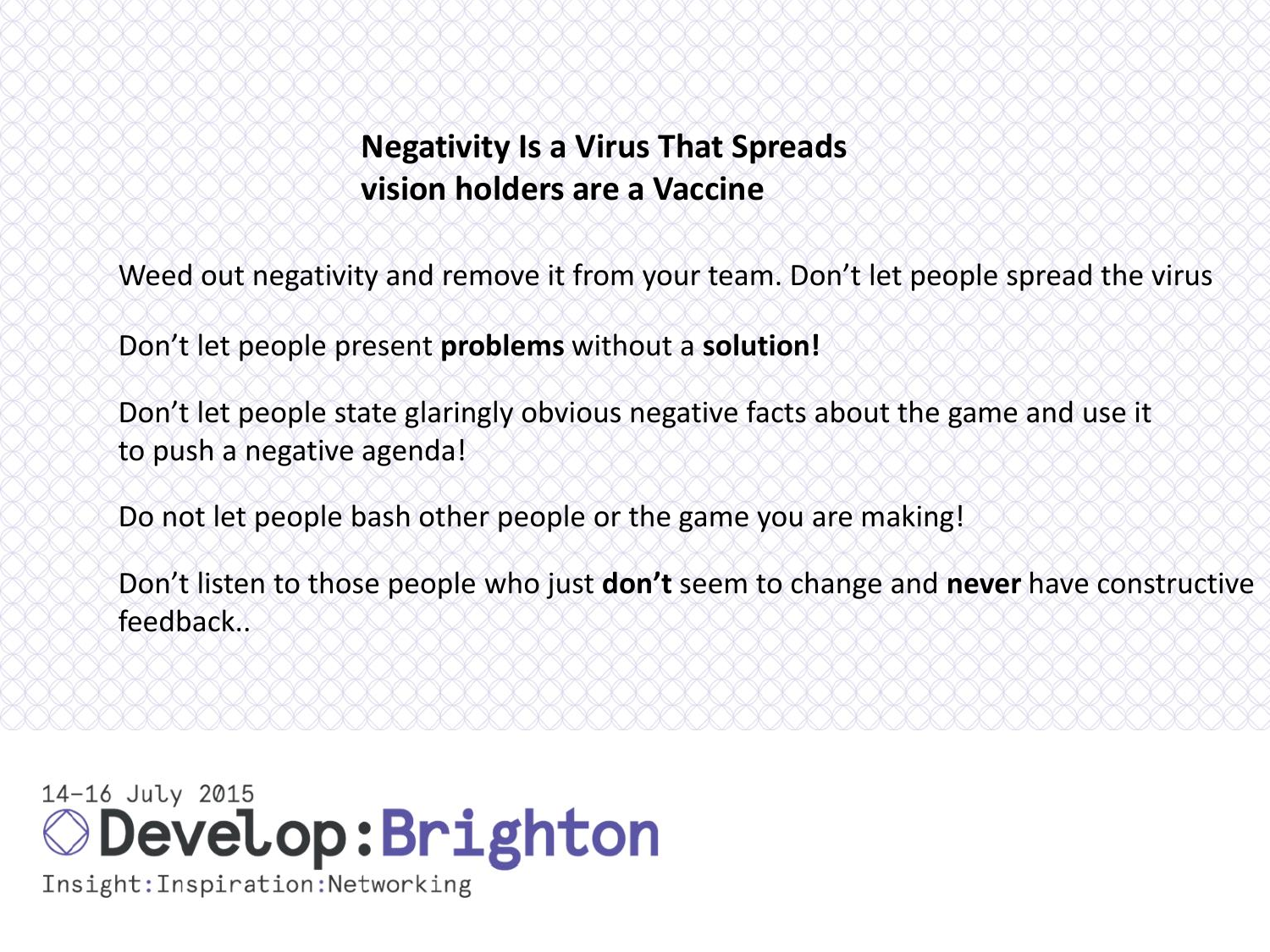

Be clear on your vision and sell it, sell it hard.

14-16 July 2015<br> **Oevelop: Bright: Inspiration: Networking**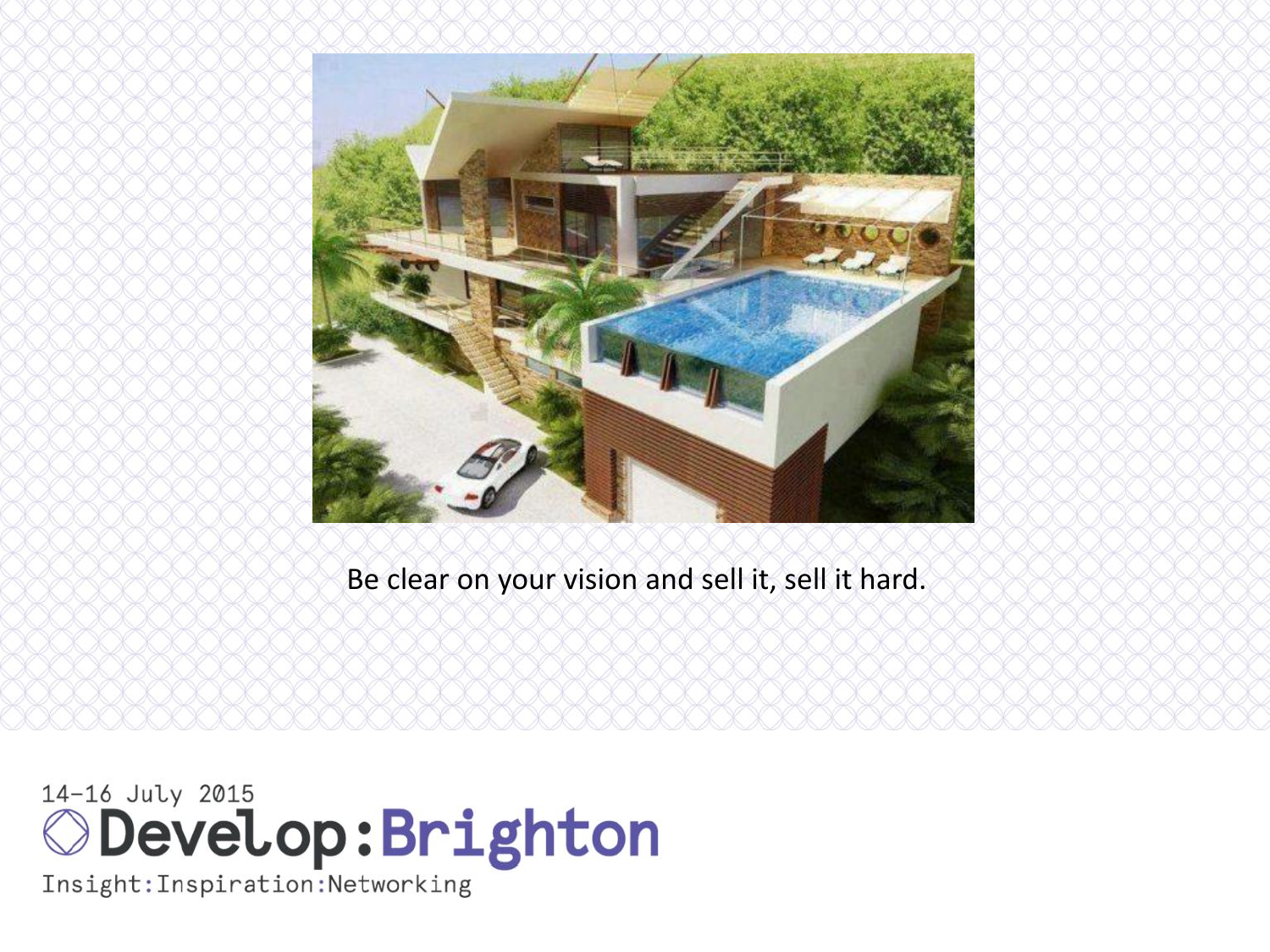#### **A Picture Tells 1000 words**



Avoid walls of text..

## 14-16 July 2015 **ODevelop:Brighton**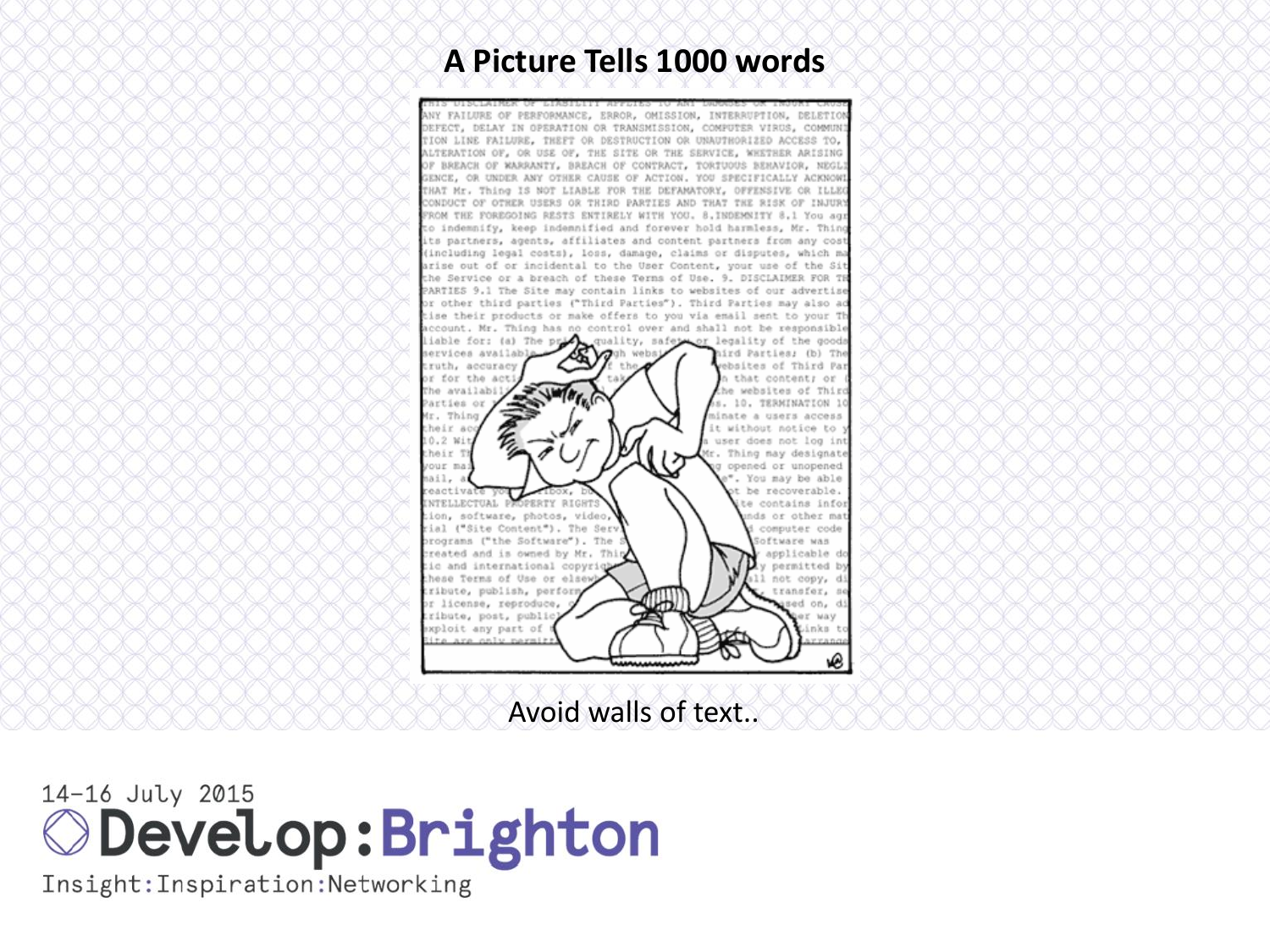#### **A Picture Tells 1000 words**



- Sniper Elite 3 Design Imagery and Concept

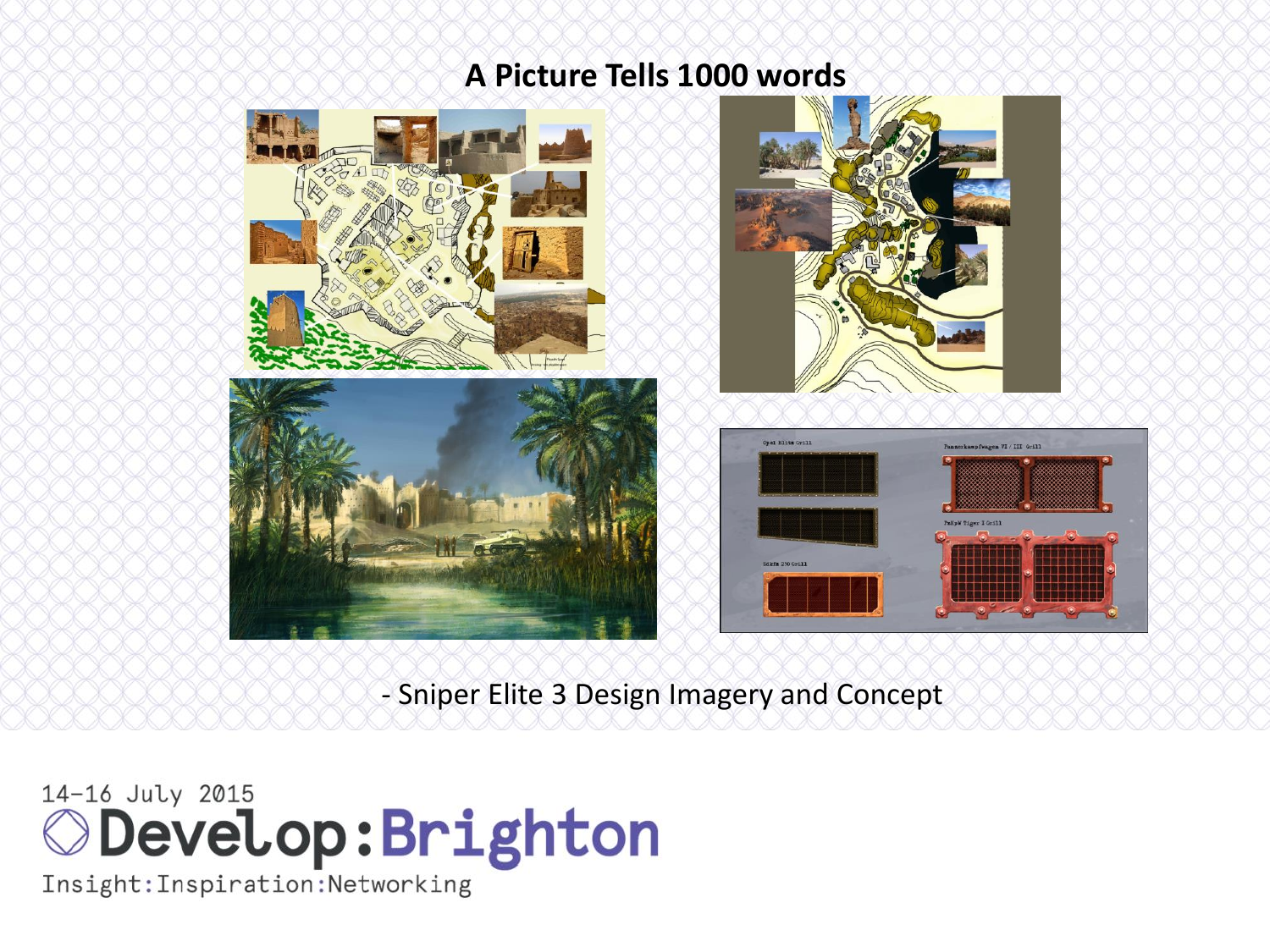#### **A Picture Tells 1000 words**

Saturate the office in screen grabs from the **best of the best** maps/gameplay from the genre you are making

The walls should be covered in **concept** for **features** and system designs

Get everyone **knowing** the answers to the questions that you do by **supplying** them the information.

Do not listen to negative people unless the present in a constructive manner – and bolster those around you who are positive with information to empower them.

Get everyone to **believe** in your game and eventually the negative virus is weeded from your team and everyone will stop listening to negative people who wont change because they **know** what they are making.